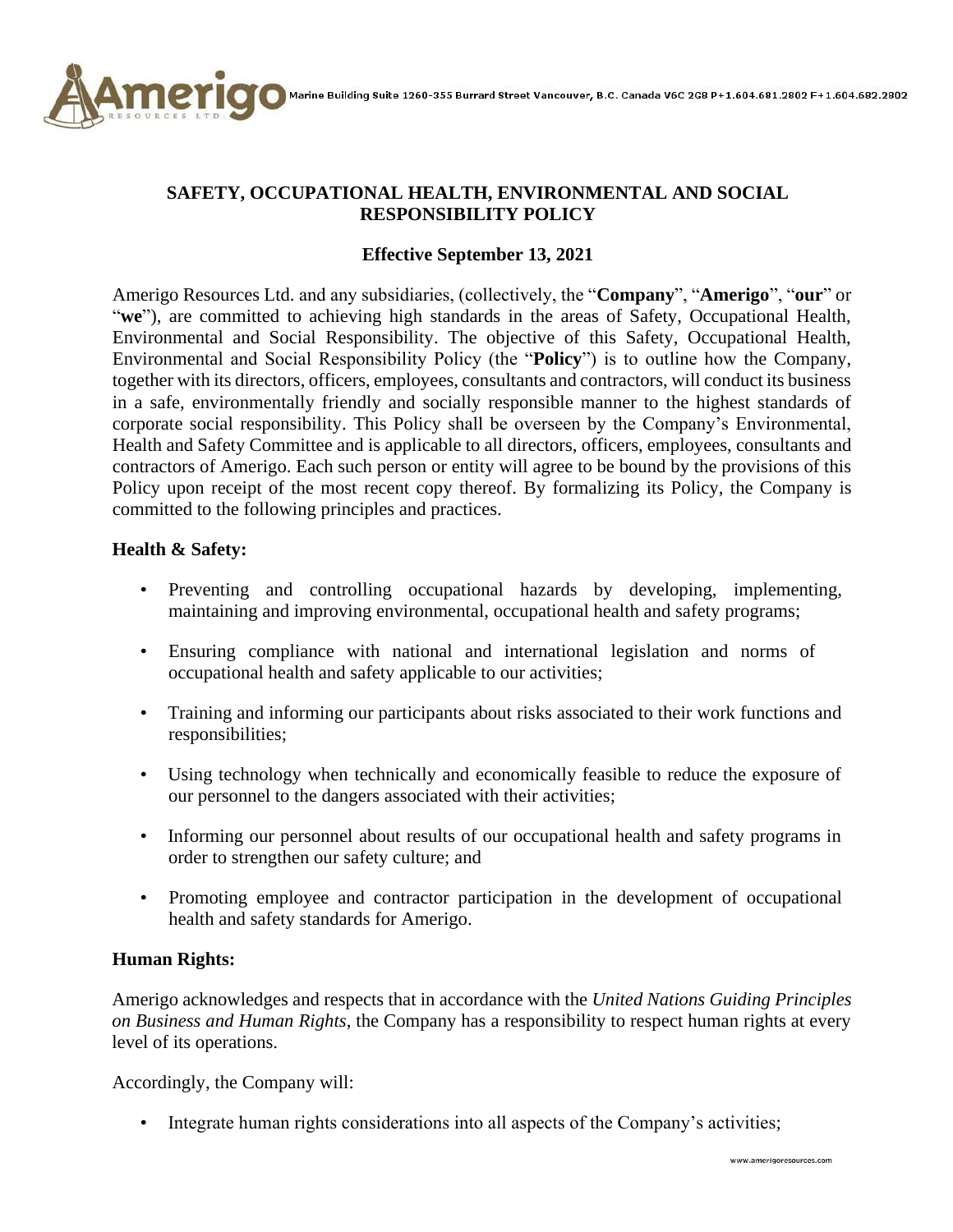

- Implement periodic evaluation of its human rights performance compared to the Company's objectives and goals;
- Observe all laws and applicable regulations in Canada and Chile;
- Seek to use the best available practices in all the Company's activities;
- Ensure the existence of sufficient financial resources to fulfill all of the Company's human rights obligations and commitments, including remediation;
- Ensure that all employees, consultants and contractors understand the Company's Policy and fulfill their responsibilities for the protection of human rights;
- Not discriminate on the basis of race, colour, religion, nationality, gender, ethnicity, age, marital status, creed, sexual orientation, political beliefs, pregnancy, disability or other basis prohibited by law;
- Implement an efficient and transparent communication strategy in order to encourage dialogue with interested and involved parties regarding the influence of the Company's activities on human rights; and
- Collaborate with local, national and international institutions and organizations on measures to protect human rights.

### **Alcohol and Drugs:**

The Company may test for use of alcohol and other drugs, conducted by trained and competent Company employees or external providers in the following circumstances:

- Post incident:
- For cause (as an investigation where an employee or contractor's Fitness for Work is questioned);
- Random testing; and
- Follow-up testing of an employee or contractor as part of a return to work plan.

An employee should contact a member of the Company's human resources team immediately if he or she suspects that an employee or contractor's underperformance, misconduct or illness is a result of alcohol or drug abuse. Every effort will then be made to correct problems through offering support and assistance (including medical advice, if appropriate). However, where such support is not effective, the individual concerned does not follow medical advice, or in cases of gross misconduct, the Company reserves the right to initiate a formal disciplinary procedure, which may lead to dismissal.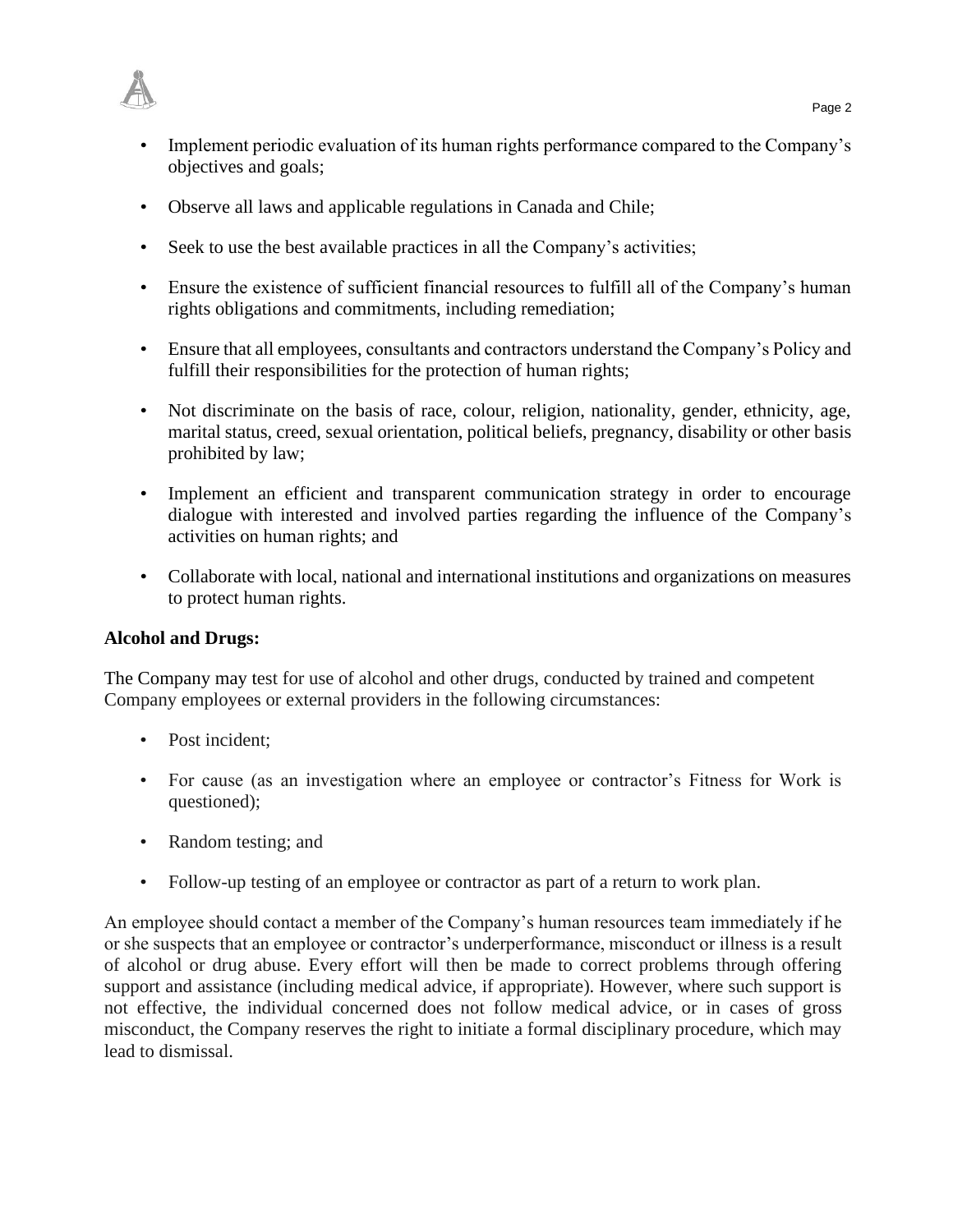

### **Environmental Responsibility:**

The Company will:

- Adopt business strategies and initiatives that are respectful of the environment;
- Prevent negative environmental impact that could be generated by our operations, ensuring the protection of the environment;
- Comply with applicable Canadian and Chilean laws and regulations related to protection of the environment;
- Demonstrate effective environmental management by defining, reviewing and updating, systematically and regularly, the fulfillment of the commitments made in the process of continuous improvement of our environment management system; and
- Manage renewable and non-renewable resources responsibly.

#### **Sustainable Development:**

The Company is committed to responsible mining and sustainable development in the communities in which it operates. We strive to achieve or exceed leading industry practice in line with Chilean and Canadian legislation in all aspects of our business: social, environment and economic. The Company endeavors to effect this Policy, realized by each officer, director, employee and every contractor of the Company. To achieve the foregoing, the Company commits to:

- Transparency, honesty, accountability, integrity and legality in all aspects of the Company's corporate governance and in the Company's dealings with all stakeholders, including government, the community, employees, contractors, service providers and shareholders;
- Adherence to best practices including taking responsibility for the impact of the Company's activities on society and the environment, and behaving in a responsible and ethical manner at all times;
- Respect for the human rights, culture, customs and values of the Company's host communities;
- Identify, assess, manage and mitigate risks to the Company's host communities and the environment;
- Continually seek to improve the Company's environmental performance beyond legal requirements;
- Take due care to prevent, manage and mitigate the impact of the Company's operations on surrounding habitat, taking particular care to minimize the impact on endangered species;
- Implement an environmental and social management system to integrate environmental and social criteria into planning, processes and operation decisions;
- Promote and implement the efficient use of resources, and practice waste minimization, reuse and recycling; and